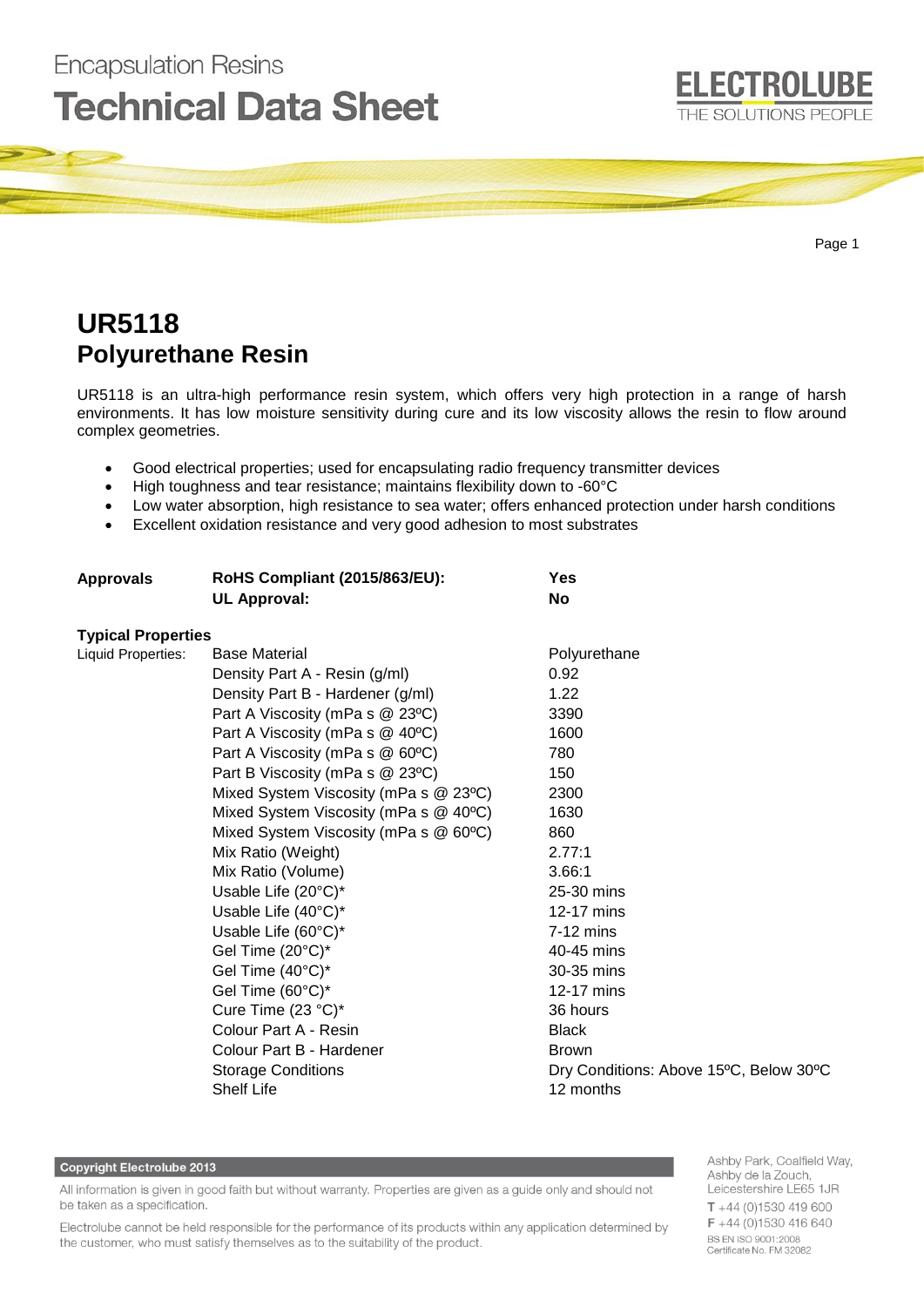

Page 2

|               | Exotherm<br>(Measured on 100ml sample in a cylinder of diameter 49.4mm @ 23°C)          | $<$ 35°C        |
|---------------|-----------------------------------------------------------------------------------------|-----------------|
|               | Shrinkage                                                                               | $< 1\%$         |
|               | * Dependent upon quantity and temperature; these figures are typical of 150g mass.      |                 |
|               |                                                                                         |                 |
| Cured System: | Thermal Conductivity (W/m.K)                                                            | 0.2             |
|               | Cured Density (g/ml)                                                                    | 0.99            |
|               | Temperature Range (°C)                                                                  | $-60$ to $+125$ |
|               | Max Temperature Range (Short Term (°C)/30 mins)<br>(Application and Geometry Dependent) | +130            |
|               | Dielectric Strength (kV/mm)                                                             | 18              |
|               | Volume Resistivity (ohm-cm)                                                             | $10^{15}$       |
|               | Shore Hardness (@ 20°C)                                                                 | A80             |
|               | Shore A Hardness (@ 100°C)                                                              | A40             |
|               | Colour (Mixed System)                                                                   | <b>Black</b>    |
|               | Flame Retardancy                                                                        | <b>No</b>       |
|               | <b>Dissipation Factor</b>                                                               | 0.01            |
|               | Dielectric Constant (50°C-150°C @ 25Hz-1MHz)                                            | 3.1             |
|               | Coefficient of Thermal Expansion (0°C)                                                  | $~150$ ppm      |
|               | <b>Water Absorption</b>                                                                 | ≤ $0.5%$        |
|               | Modulus (kPa s)                                                                         | 1000            |
|               | Tensile Strength (psi)                                                                  | $-800$          |
|               | <b>Tensile Elongation</b>                                                               | $-50%$          |
|               | <b>Halides Content</b>                                                                  | 4 ppm           |
|               | <b>Sulphur Content</b>                                                                  | ≤ 1ppm          |

## **Mixing Procedures**

## **Resin Packs**

When in Resin pack form, the resin and hardener are mixed by removing the clip and moving the contents around inside the pack until thoroughly mixed. To remove the clip, remove both end caps, grip each end of the pack and pull apart gently. By using the removed clip, take special care to push unmixed material from the corners of the pack. Mixing normally takes from three to four minutes depending on the skill of the operator and the size of the pack. Both the resin and hardener are evacuated prior to packing so the system is ready for use immediately after mixing. The corner may be cut from the pack so that it may be used as a simple dispenser. There is also a YouTube video [\(Polyurethane Mixing Instructions\)](https://www.youtube.com/watch?v=hmyCY7GaHoo) available on the Electrolube channel to show the mixing process.

#### **Copyright Electrolube 2013**

All information is given in good faith but without warranty. Properties are given as a guide only and should not be taken as a specification.

Electrolube cannot be held responsible for the performance of its products within any application determined by the customer, who must satisfy themselves as to the suitability of the product.

Ashby Park, Coalfield Way, Ashby de la Zouch, Leicestershire LE65 1JR  $T + 44$  (0)1530 419 600 F +44 (0)1530 416 640 BS EN ISO 9001:2008 Certificate No. FM 32082